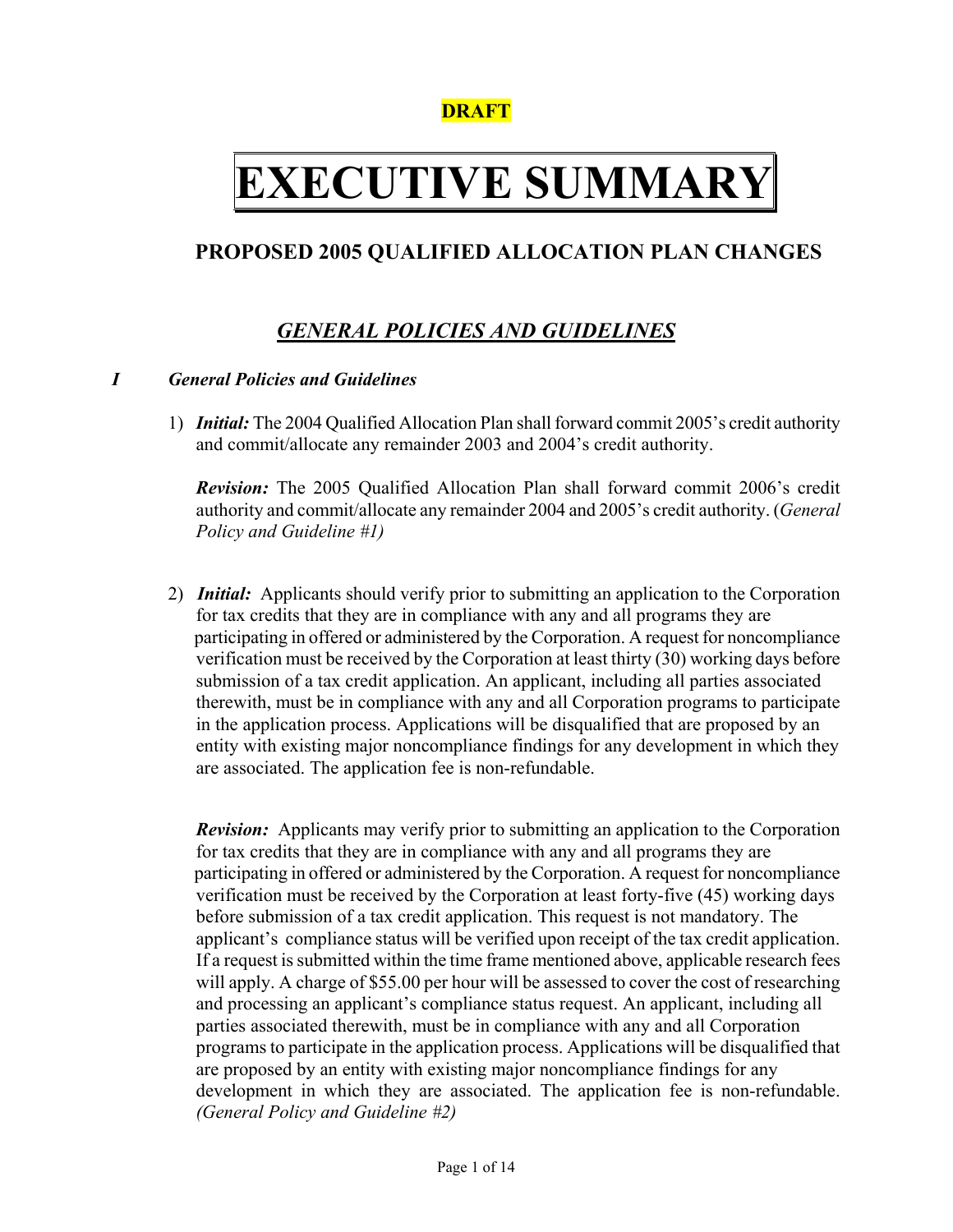3) *Initial:* Applications will be disqualified that are proposed by principals (including consultants) that have previously participated with one or more of the Corporation's programs that has a major noncompliance issue and/or is in foreclosure or has been foreclosed.

*Revision:* Applications will be disqualified that are proposed by principals (including consultants that have previously been a principal) who have participated with one or more of the Corporation's programs that has a major noncompliance issue and/or is in foreclosure or has been foreclosed. Applicants are required to disclose any and all members of the development team who receive fees for their services. All parties are subject to be listed on MHC's website. *(General Policy and Guideline #3)* 

 4) *Initial:* The Corporation will not issue a reservation or commitment to a development requesting tax credits in excess of fifteen percent (15%) of the 2005 per capita component to fill the equity gap.

 *Revision:* The Corporation will not issue a reservation or commitment to a development requesting tax credits in excess of fifteen percent (15%) of the 2006 per capita component to fill the equity gap. *(General Policy and Guideline #16)* 

5) *Initial:* Application and Allocation Fees will be allowed in eligible basis. *(General Policy and Guideline #23)*

*Revision:* MHC is considering retaining its current fee structure; however, we are requesting developer and investor feedback on our assessment of tax credit fees.

 6) *Initial:* Developments receiving tax credits in 2004 will be required to provide cost certifications after development completion. A cost certification must include all cost categories listed under "Cost Breakdown" in the 2004 tax credit application and conform to the requirements of the Corporation.

*Revision:* Developments receiving tax credits in 2005 will be required to provide cost certifications after development completion. A cost certification must include all cost categories listed under "Cost Breakdown" in the 2005 tax credit application and conform to the requirements of the Corporation. *(General Policy and Guideline #30)* 

7) *Initial:* As a condition for an allocation of Housing Tax Credits, the Corporation will require the tax credit recipients to complete Form 8821, Tax Information Authorization (Rev 9-98) naming the Corporation as the appointee to receive tax information. The subject form will be included in and submitted with the tax credit recipient's reservation package. On line 3 of subject form, in addition to the type of tax, tax form number, and year of period, the following statement must be included in column (d): "Any related federal tax information pertaining to housing tax credits, including audit findings and assessments."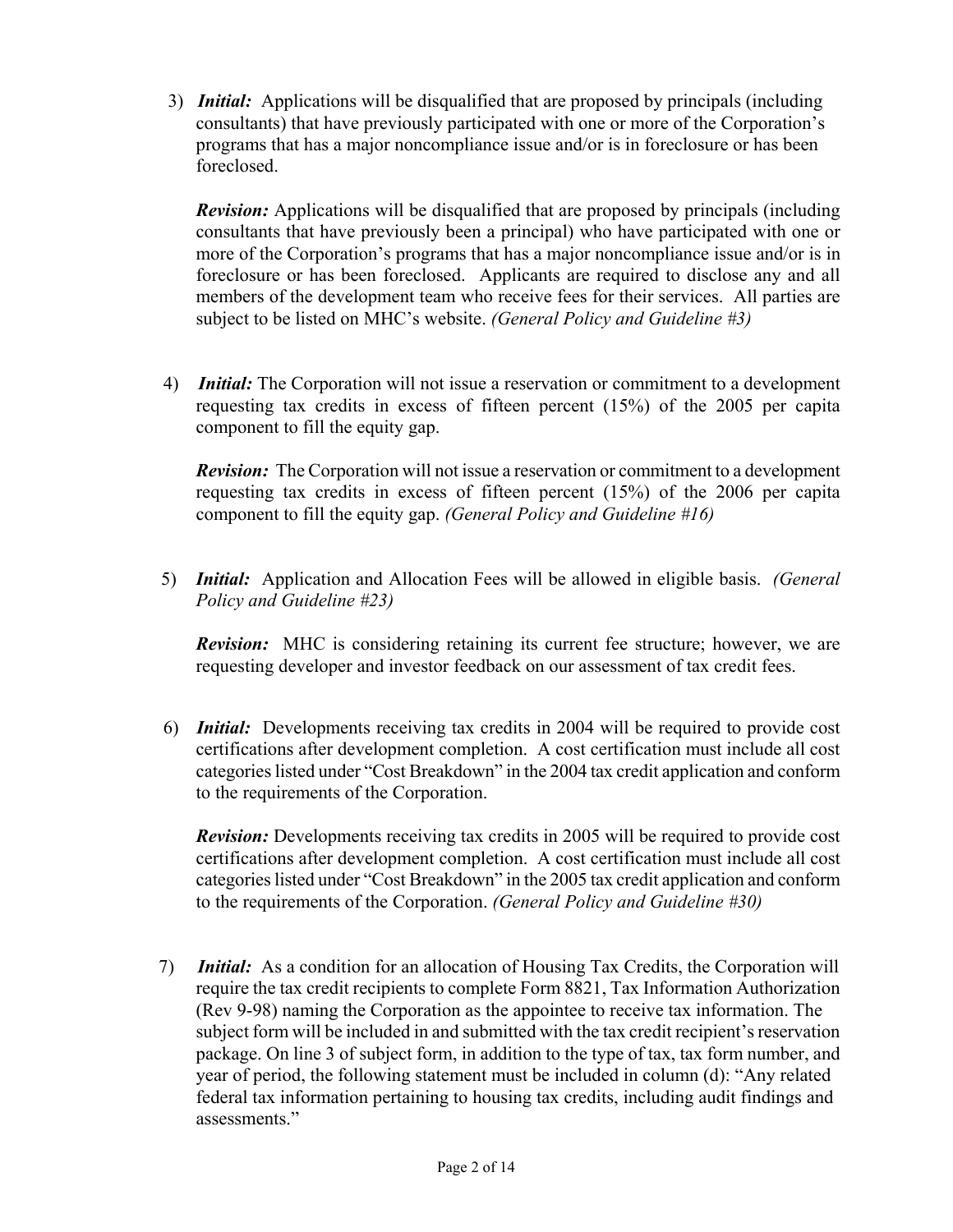The Corporation will forward the completed and signed Form 8821 (Rev 9-98) to the IRS at the following address:

 Internal Revenue Service 600 South Maestri Place PSP-Stop 42 New Orleans, LA 70130 ATTN: LIHC Coordinator

 *Revision:* As a condition for an allocation of Housing Tax Credits, the Corporation will require the tax credit recipients to complete Form 8821, Tax Information Authorization (Rev 4-04) naming the Corporation as the appointee to receive tax information. The subject form will be included in and submitted with the tax credit recipient's reservation package. On line 3 of subject form, in addition to the type of tax, tax form number, and year of period, the following statement must be included in column (d): "Any related federal tax information pertaining to housing tax credits, including audit findings and assessments." All applicable items of the form must be completed by the owner.

 The Corporation will forward the completed and signed Form 8821 (Rev 4-04) to the IRS at the following address:

 Internal Revenue Service Memphis Accounts Management Center Stop 8423 5333 Getwell Road Memphis, TN 38118 (*General Policy and Guideline #39)* 

- 8) *Add:* The Corporation will conduct its initial financial feasibility review utilizing the current market value of the average tax credit sales price. We will separately consider industry averages for developments with 48 units or less and developments with greater than 48 units. *(General Policy and Guideline #49)*
- 9) *Add:* Compliance monitoring requirements for tax credit developments entering their extended low-income use period after the end of their initial 15-year compliance period is included in the Compliance Monitoring section of the QAP entitled "Post Year 15 Compliance Monitoring Plan". *(General Policy and Guideline #50)*

# *APPLICATION CYCLE AND FEES*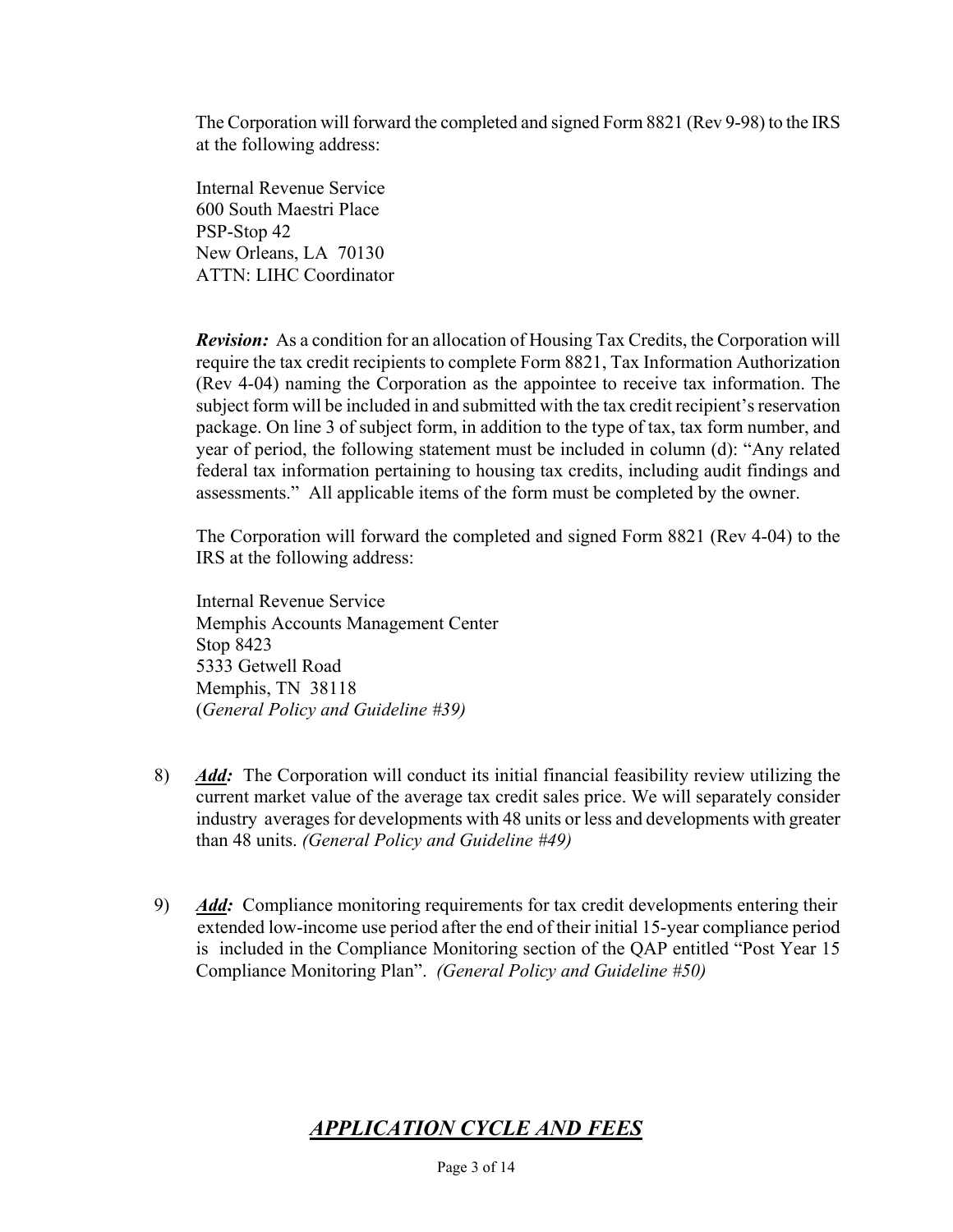## *I Application Cycle*

 *Initial:* February 16 - March 15, 2004

 *Revision:* February 14-March 14, 2005

*Initial:* Credits not allocated or recaptured during the proposed competition will be carried forward to calendar year 2005 subject to Internal Revenue Service ruling.

*Revision:* Credits not allocated or credits recaptured during the proposed competition will be carried forward calendar year 2006 subject to Internal Revenue Service ruling.

*Initial:* All inquiries of MHC allocation staff, regarding the QAP application or its process, must be made prior to March 8, 2004. The Corporation will not provide any technical assistance beyond that day.

 *Revision:* All inquiries of MHC allocation staff, regarding the QAP application or its process, must be made prior to March 7, 2005. The Corporation will not provide any technical assistance beyond that day.

## *II Fees*

#### *Initial:* **Refunding of the Servicing Fee**

 There will be a ninety percent (90%) refund of the servicing fee if tax credits are returned to the Corporation on/before the first Monday in September and a fifty percent (50%) refund of the servicing fee if tax credits are returned to the Corporation by October 31 of the year in which tax credits were reserved. There will be no refund of the servicing fee for tax credits reserved in a previous year

#### *Revision:* **Refunding of the Servicing Fee**

There will be a ninety percent (90%) refund of the servicing fee if tax credits are returned to the Corporation prior to the first Monday in September and a fifty percent (50%) refund of the servicing fee if tax credits are returned to the Corporation by October 31 of the year in which tax credits were reserved. There will be no refund of the servicing fee for tax credits reserved in a previous year.

# *SET-A-SIDES*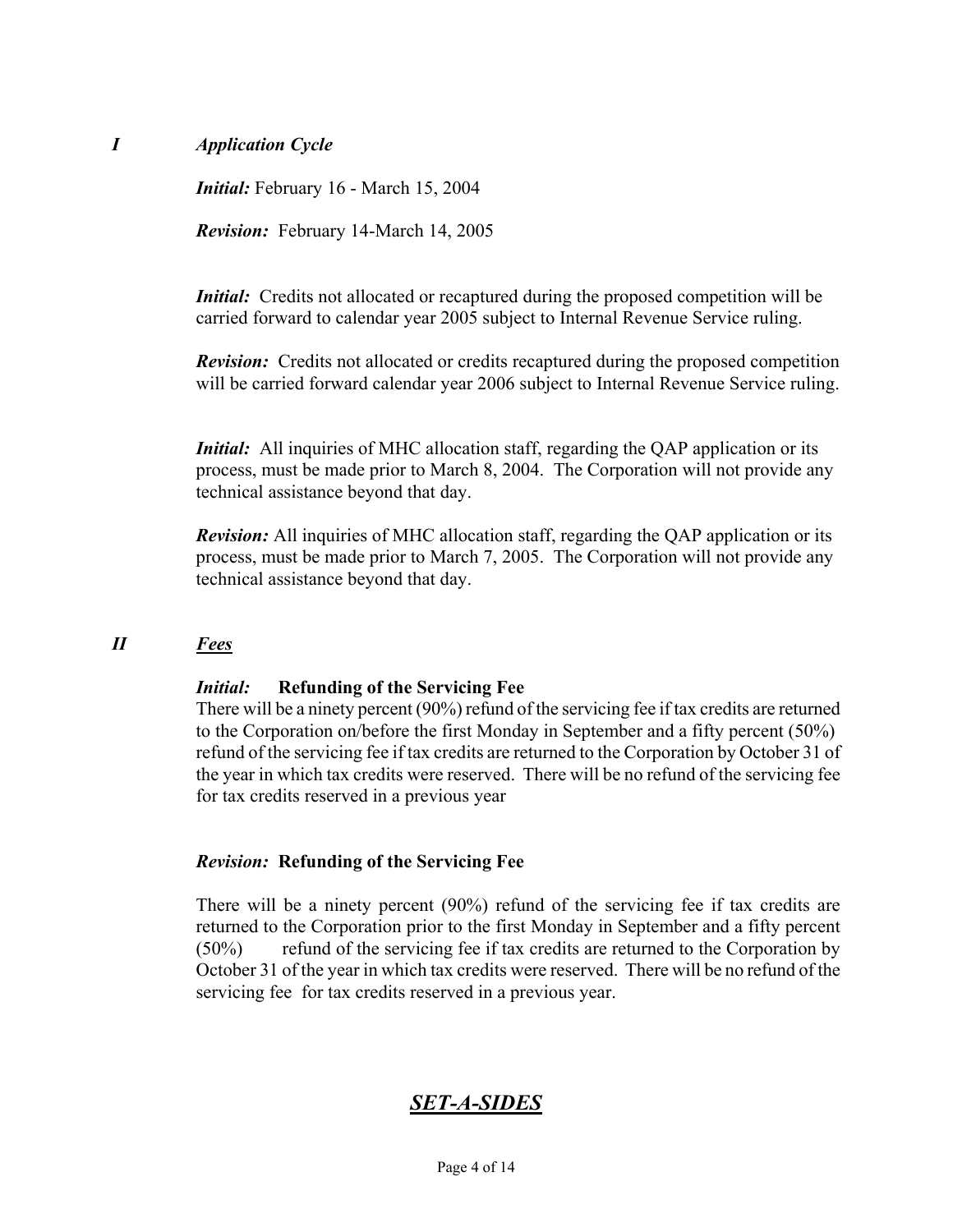1) *Initial:* For 2004, the State of Mississippi will allocate credits from its 2005 per capita credit authority, unused credits from previous years, returned credits and national pool credits, if applicable.

 *Revision:* For 2005, the State of Mississippi will allocate credits from its 2006 per capita credit authority, unused credits from previous years, returned credits and national pool credits, if applicable.

2) *Initial:* Non-profit entities will have available for 2004, ten percent (10%) of 2005's total credit allocation authority.

*Revision:* Non-profit entities will have available for 2005, ten percent (10%) of 2006's total credit allocation authority.

3) *Initial:* The Corporation will set-a-side for each of the state's four congressional districts five hundred thousand dollars (\$500,000) of 2005's credit authority with a maximum of three hundred fifty thousand dollars (\$350,000) per development.

*Revision:* The Corporation will set-a-side for each of the state's four congressional districts five hundred thousand dollars (\$500,000) of 2006's credit authority with a maximum of three hundred fifty thousand dollars (\$350,000) per development. The remaining credit authority will be utilized for developments in the statewide set-a-side.

# *SELECTION CRITERIA*

# 1) *Page 19*

Following its determination that a development satisfies the threshold factors, the Corporation will use the Selection Criteria stated below for the purpose of ranking developments during the application cycle. All Developments that have satisfied the threshold factors must score a minimum of seventy-five (75) points out of the total possible one hundred three (103) points using the selection criteria below to be considered for a reservation of tax credits, except for developments satisfying the following criteria:

# *Initial:*

• The Corporation will reduce the minimum score required to seventy (70) points for preservation developments that are committed to providing one hundred percent (100%) of the units set-a-side for tenants at or below sixty percent (60%) of the county median gross income for forty (40) years or longer.

## *Revision:*

• The Corporation will reduce the minimum score required to sixty-five  $(65)$  points for preservation developments that are committed to providing one hundred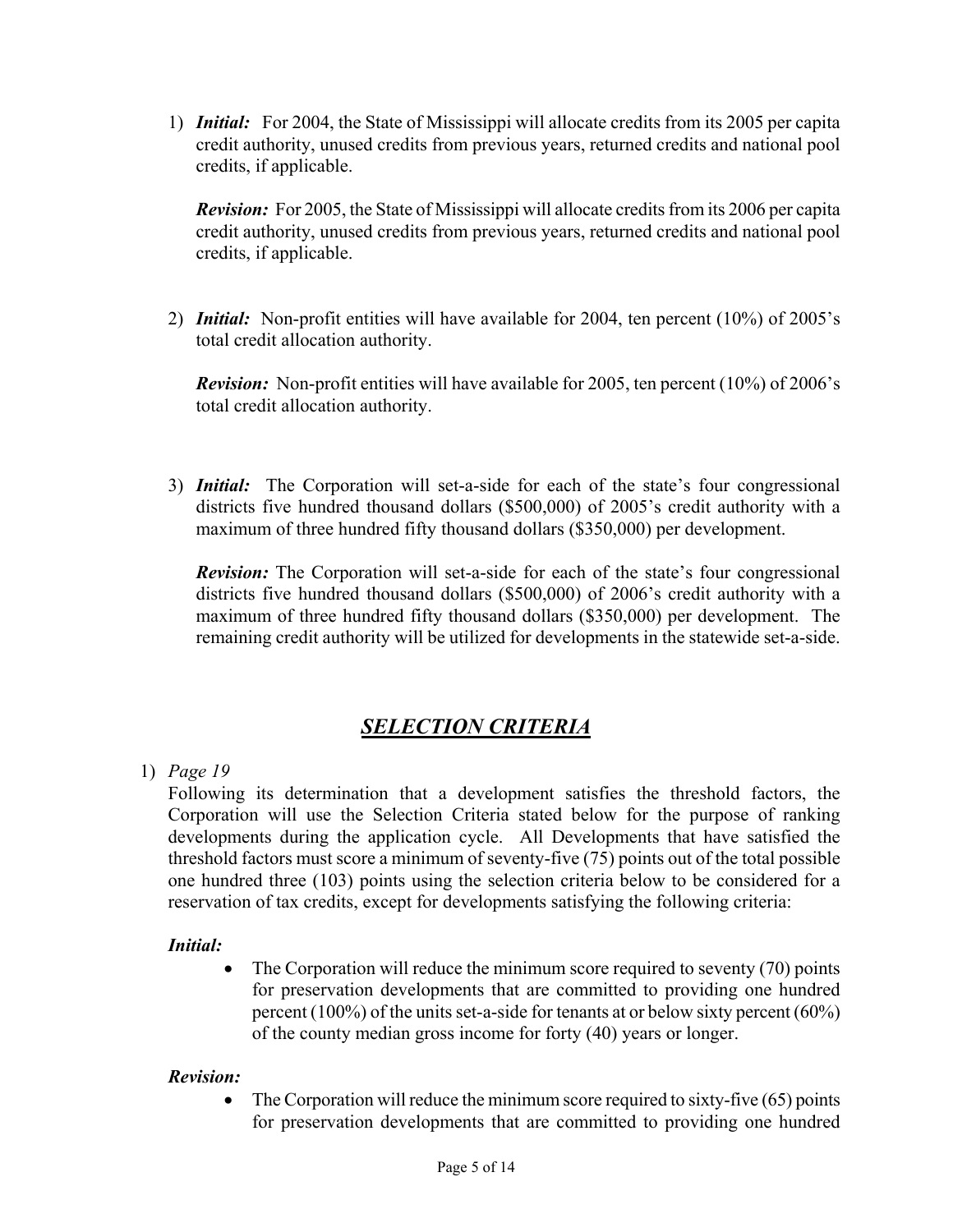percent (100%) of the units set-a-side for tenants at or below sixty percent (60%) of the county median gross income for forty (40) years or longer.

2) *Initial:* The development preserves existing developments serving low-income residents that would be lost due to conversion to market rate, loss of rental assistance, foreclosure or default, and mortgage prepayment. To be eligible, the development must be currently in danger of conversion, foreclosure, or default. Documentation of default and endangerment of foreclosure must be provided by the permanent financing entity forcing the foreclosure action. *(Scoring component #7)**05 pts.* 

 *Revision:* The development preserves existing developments serving low-income residents that would be lost due to conversion to market rate, loss of rental assistance, foreclosure or default, and mortgage prepayment. To be eligible, the development must have been in danger of conversion, foreclosure, or default. Documentation of default and endangerment of foreclosure must be provided by the permanent financing entity forcing the foreclosure action.

3) For developments requesting consideration under the readiness criteria, the applicant must include in the tax credit application the information stated below: (Sc*oring component #12)**10 pts.*

## *Initial:*

- f. Documentation of land value and improvements utilizing a certified appraiser for developments involving acquisition/rehabilitation, or documentation of land value utilizing a certified appraiser for developments involving new construction.
- j. Certificate of partnership or corporation from the State of Mississippi or certificate to do business in the State of Mississippi, if applicable (Must be executed by the Secretary of State).

#### *Revision:*

- f. Documentation of land value and improvements utilizing a certified appraiser for developments involving acquisition/rehabilitation, or documentation of land value and improvements utilizing a certified appraiser for developments involving new construction.
- j. Certificate of partnership or corporation from the State of Mississippi or certificate to do business in the State of Mississippi, if applicable (Must provide stamp filed copy (committal stamp) indicating the Secretary of State's approval).
- 4) Single family leased purchased developments. *15 pts. (Scoring Component # 16)*

*Initial:*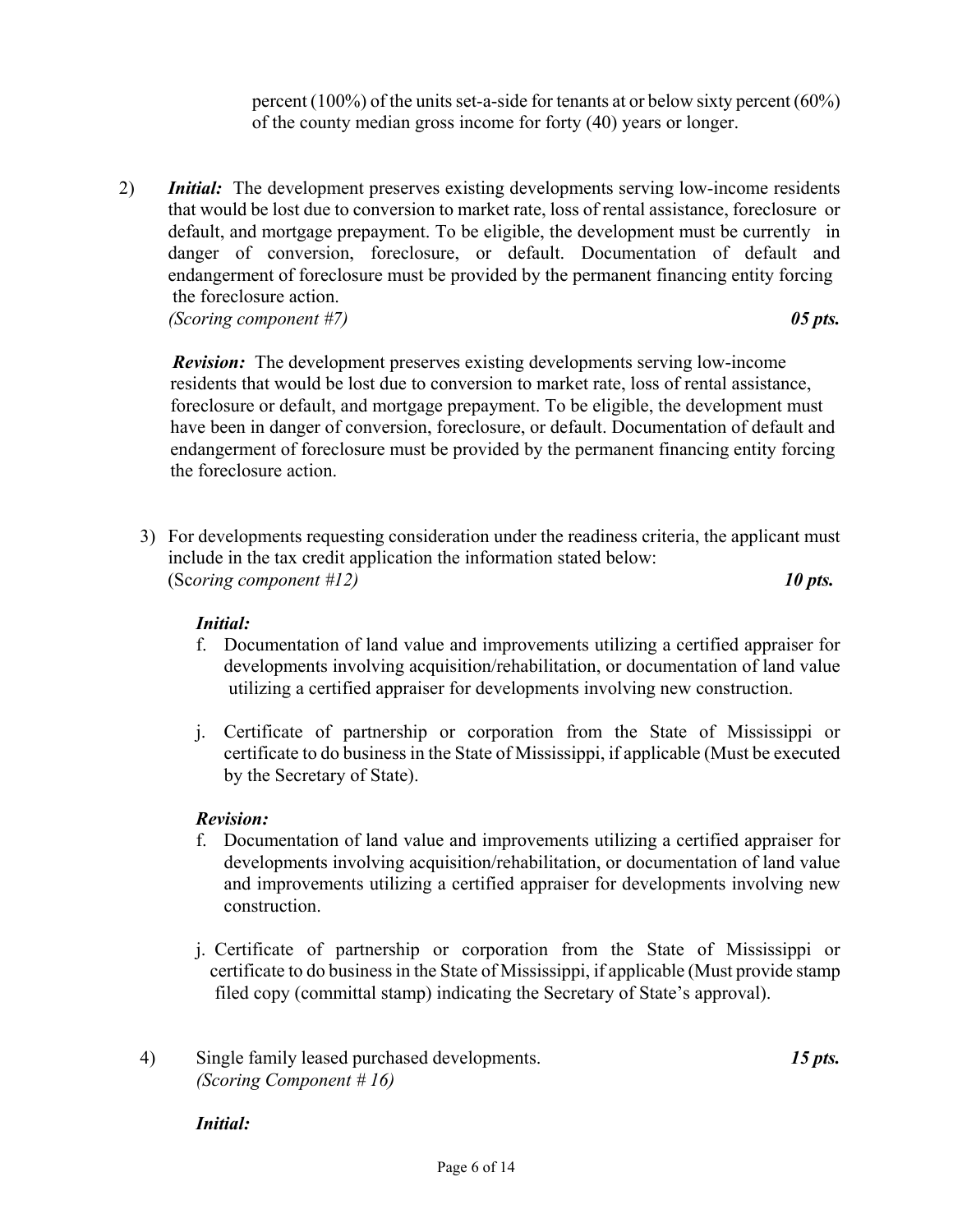Item 9- Letter of support from localities commenting on previously built tax credit developments constructed/rehabilitated by applicants.

*Revision:* Letter of support from localities commenting on previous tax credit developments constructed/rehabilitated by the general partner.

## *Initial:*

Item 11- Must be constructed separately from any other tax credit development.

*Revision:* Must have public access and meet R-1 zoning requirements.

## **Add:**

Item 12- The owner shall provide a sample lease-purchase agreement advising tenants of the available purchase options at the end of the fifteen (15) year lease period, which may be included in the body of the lease.

5) *Initial:* Developer partners with a Housing Authority in the state of Mississippi.  *(Scoring Component #20) 03 pts.* 

 **Add:** This partnership should allow material participation by the housing authority. This participation should not be limited to referrals of Section 8 Voucher holders to the proposed development.

6) *Initial:* **One (1) point will be deducted if an applicant proposes a development in an area that has received 3/> tax credit awards in the previous two (2) years. See attached tax credit recipient list for 2003 and 2004.** 

*Revision:* **One (1) point will be deducted if an applicant proposes a development in an area that has received 3/> tax credit awards in the previous two (2) years. See attached tax credit recipient list for 2004 and 2005 credit authority. Preservation developments will not be subject to this one (1) point deduction.**

# *APPLICATION*

- *I* Staff will work with the IT Department to make any necessary changes.
- *II* Add Preliminary Letter of Intent to Provide Equity Investment to Required Documents Checklist and Certification. ( See revised attachment)

# *FINANCIAL FEASIBILITY STANDARDS*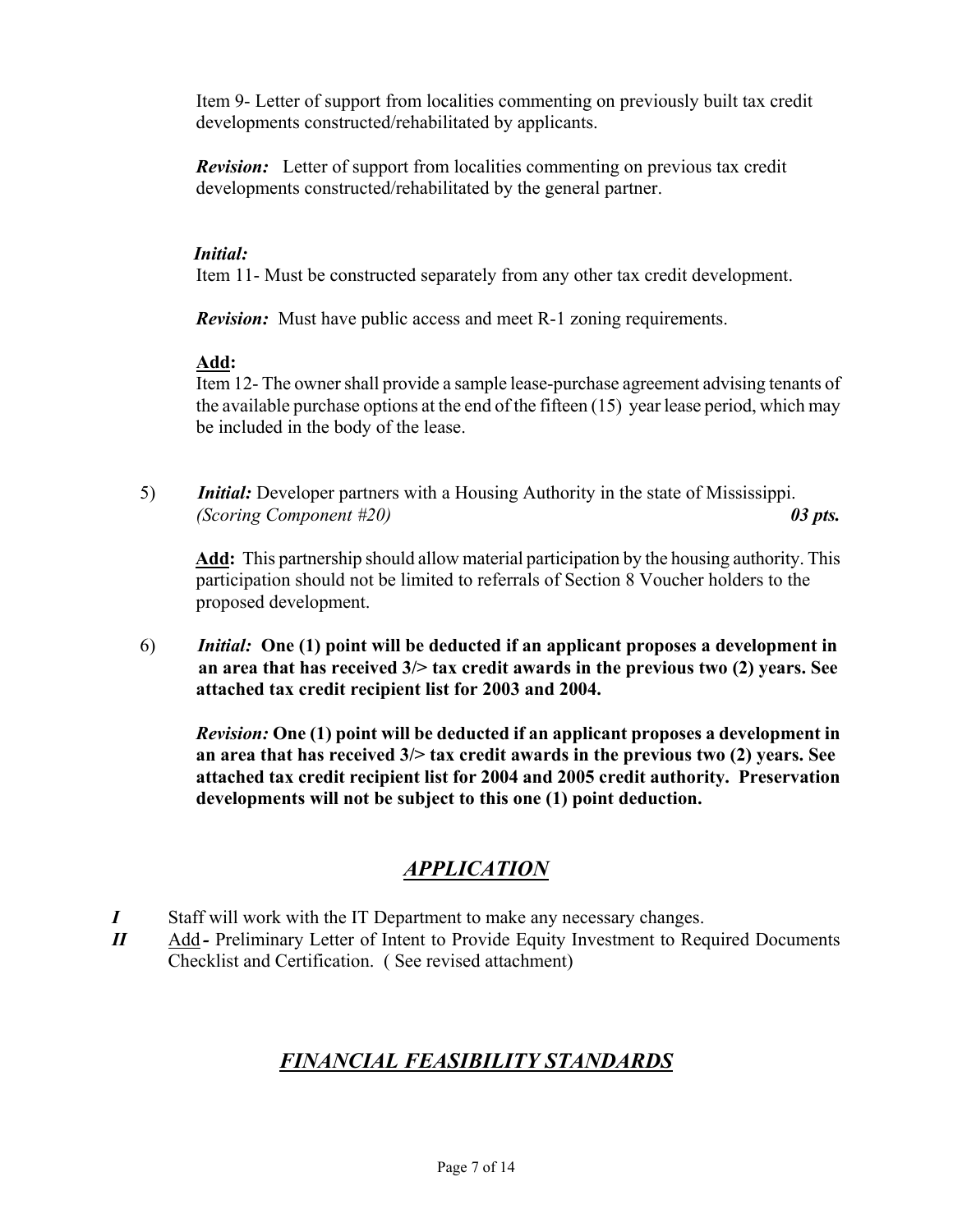## *I Replacement and Operating Reserves*

*Initial:* Replacement reserves are required for all applications for tax credits. Contributions must be made to a reserve account. Reserves should be funded for the term of the loan of the senior lender. The following minimum contributions must be used:

 Rehabilitation (\$250 per unit per year) New Construction (\$200 per unit per year)

 Replacement reserves should be used only for capital improvements and system replacements and not used for general maintenance expenses. Capital improvements means improvements to the real estate, the cost of which would exceed \$10,000 such as re-roofing, structural repairs, or major costs to replace or upgrade existing furnishings, but not including replacement of individual appliances or minor repairs. Replacement reserves will increase at a rate of four percent (4%) per year.

 *Revision:* Replacement reserves are required for all applications for tax credits. Contributions must be made to a reserve account. Reserves should be funded for the term of the loan of the senior lender. The following minimum contributions must be used:

 Rehabilitation (\$300 per unit per year) New Construction-Elderly (\$250 per unit per year) New Construction-Family (\$300 per unit per year)

 Replacement reserves should be used only for capital improvements and system replacements and not used for general maintenance expenses. Capital improvements mean improvements to the real estate such as re-roofing, structural repairs, or major costs to replace or upgrade existing furnishings, but not including replacement of individual appliances or minor repairs. The cost of these capital improvements and system requirements should exceed \$5,000 for developments with 24 units or less and exceed \$10,000 for developments above 24 units. Replacement reserves will increase at a rate of four percent (4%) per year.

# *DEVELOPER AND CONSULTANT FEES*

# *I Developer Fees*

*Initial:* The Corporation will allow up to a base fee of fifteen percent (15%) of the development's construction costs, including builder's profit, for developer's fees which includes developer's overhead. This base fee may be increased dependent upon a development meeting the following criteria:

 *Revision:* The Corporation will allow a base fee of fifteen percent (15%) of the development's construction costs, including builder's profit, for developer's fees, which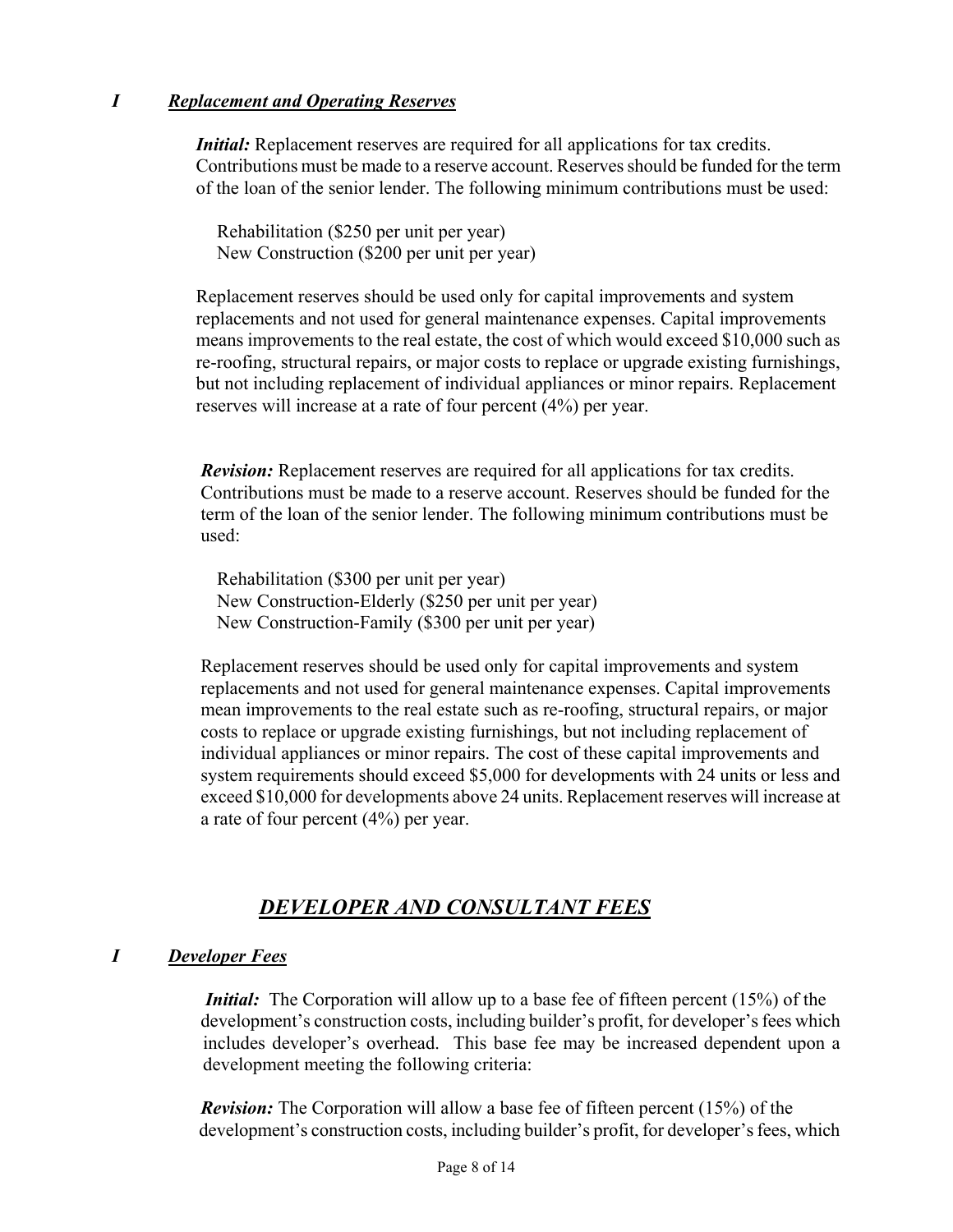includes developer's overhead and consultant fees. This base fee may be increased dependent upon a development meeting the following criteria:

# *DESIGN QUALITY STANDARDS*

## *I Building Design Criteria*

## *Page 53*

7*.* Plumbing and Mechanical Equipment

#### *Initial:*

- c. Through-wall HVAC units are not permitted except in efficiency units or in offices.
- f. All new construction must install central air and heating units.

#### *Revision:*

- c. Through-wall HVAC units are not permitted except in efficiency units or in offices. However, single package heat pump forced air units are acceptable in all units.
- f. All developments must install central air and heating units.

# *COMPLIANCE MONITORING PLAN SUMMARY*

## *I Monitoring Procedures*

## **Record Keeping and Record Retention**

#### *Page 55*

*Initial:* The owner of an affordable housing development must be required to keep records for each building in the development showing:

 *Revision:* The owner of a Housing Tax Credit (HTC) development must be required to keep records for each building in the development showing:

#### *Page 56*

*Initial:* The owner of the affordable housing development is required to keep records of the information described above for at least six (6) years after the due date (with extensions) for filing the federal income tax return for that year.

*Revision:* The owner of the Housing Tax Credit (HTC) development is required to keep records of the information described above for at least six (6) years after the due date (with extensions) for filing the federal income tax return for that year.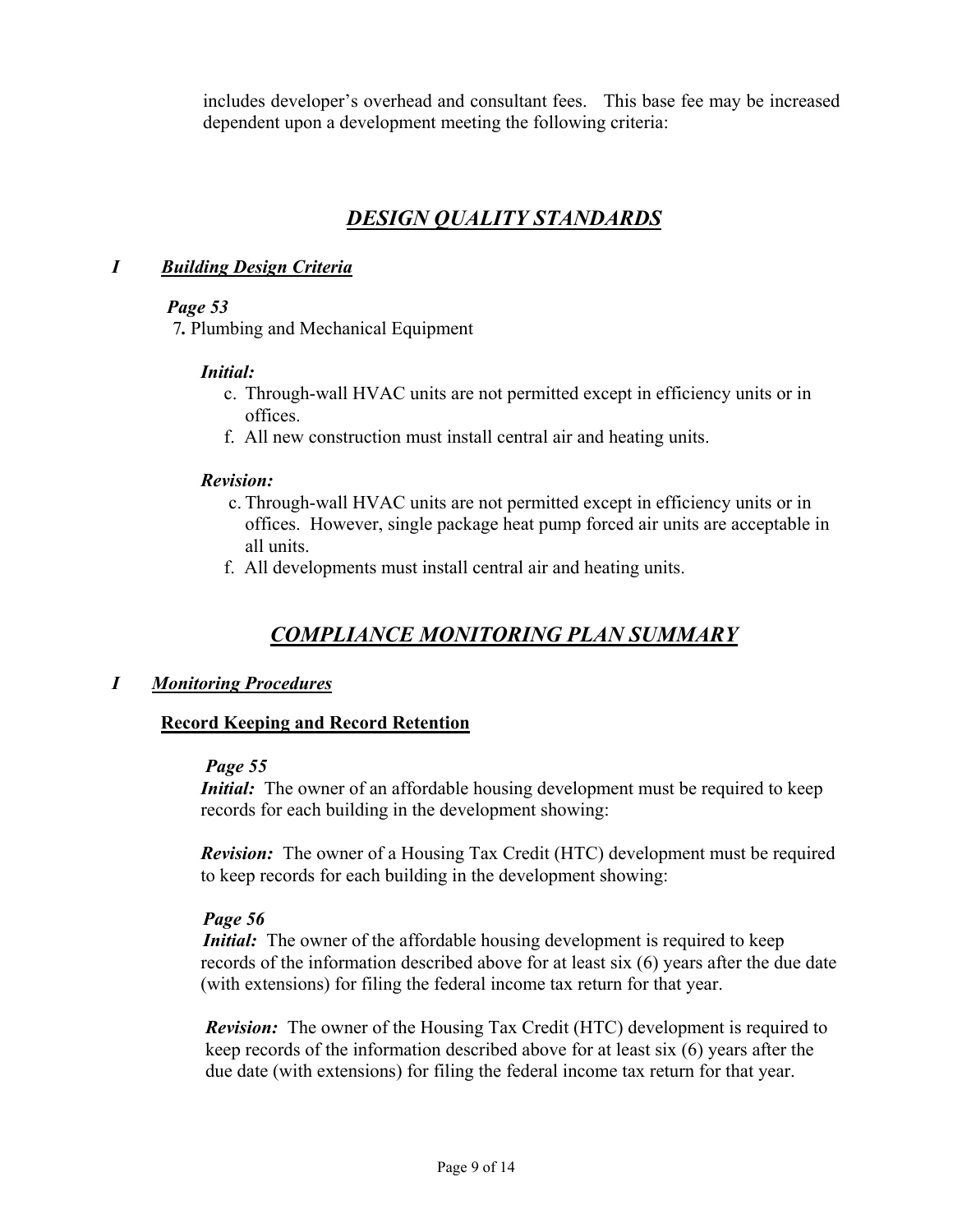## **Certification and Review**

## *Page 56*

*Initial:* The owner of an affordable housing development is required to certify annually to the Corporation that, for the preceding 12-month period the development meets either (a) the 20-50 test under Section 42 (g)(1)(A), as amended, (b) the 40-60 test under Section  $42(g)(1)(B)$ , as amended, of (c) the 25-60 test under sections  $42(g)(4)$  of the Code, whichever minimum set a side test is applicable to the development.

 *Revision:* The owner of a Housing Tax Credit (HTC) development is required to certify annually to the Corporation that, for the preceding 12-month period the development meets either (a) the 20-50 test under Section  $42(g)(1)(A)$ , as amended, (b) the 40-60 test under Section  $42(g)(1)(B)$ , as amended, of (c) the 25-60 test under section  $42(g)(4)$  of the Code, whichever minimum set a side test is applicable to the development.

## *Page 58*

*Initial:* **These certifications for a building are required at least through the end of the building's fifteen (15) year compliance period.** 

 **Add: Note: Certification will be required of developments that have begun operating in its Extended Use Period.** 

## **Inspection**

## *Page 58*

*Initial:* The Corporation has the right to perform an on-site inspection of any housing development at least through the end of the compliance period of the buildings in the development.

*Revision:* The Corporation has the right to perform an on-site inspection of any housing development at least through the end of the compliance period, including any extended use period, of the buildings in the development.

*Initial:* A building is exempt from the physical inspection requirement if it is financed by Rural Development (RD) under section 515 program, RD inspects the building (under 7 CFR part 1930 (c)) and RD and the Corporation enter into a memorandum of understanding, or other similar agreement, under which RD agrees to notify the Corporation of the inspection results.

 **Add:** The Corporation reserves the right to perform physical inspections in lieu of accepting RD inspections results.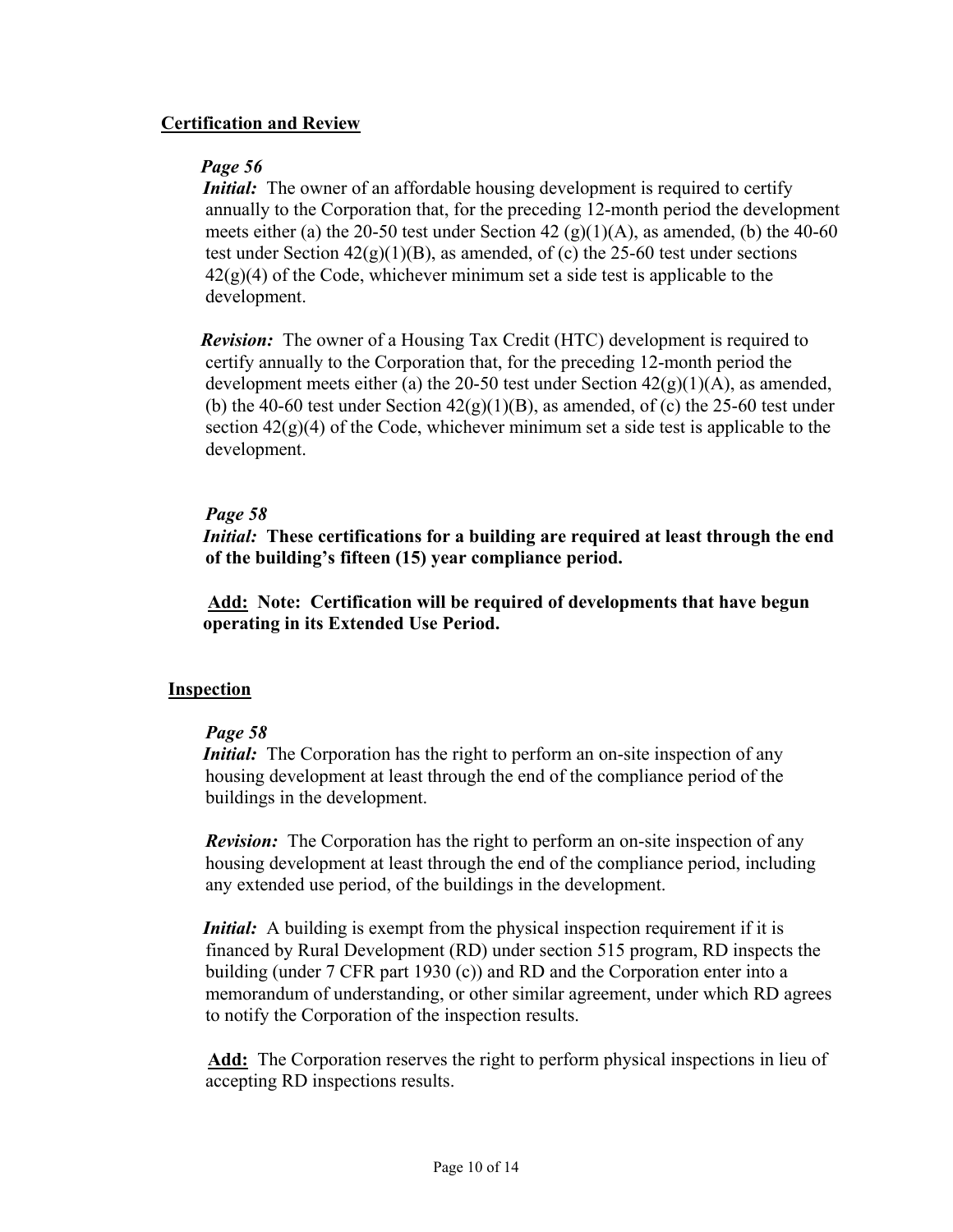## **Notification**

## *Page 58*

*Initial:* The Corporation will notify the owner of a housing tax credit development in writing as soon as possible if the Corporation does not receive the required certification, or if the Corporation discovers on inspection, or review, or in some other manner, that the development is not in compliance with the provisions of Section 42, and amended, of the Code.

*Revision:* The Corporation will notify the owner of a housing tax credit development in writing as soon as possible, generally within 45 days of the deadline date, if the Corporation does not receive the required certification, or if the Corporation discovers on inspection, or review, or in some other manner, that the development is not in compliance with the provisions of Section 42, and amended, of the Code.

## **Add: POST YEAR 15 COMPLIANCE MONITORING PLAN**

Separate compliance monitoring requirements are included for tax credit developments entering their extended low-income use period after the completion of their initial 15 year compliance period. This will be evidenced by a signed Declaration of Land Use Restrictive Covenant agreement executed between the Corporation and the owner.

## II *Monitoring Fees*

## *Page 59*

*Initial:* Under current monitoring regulations and guidance, the Corporation will charge monitoring fees to all developments. The Corporation may require additional monitoring charges if subsequent guidance or regulations warrant changes to the Corporation's monitoring procedures. For developments receiving tax credits before 2002 no additional fees beyond the initial fee for the first year's allocation and monitoring fees is required for compliance monitoring. This fee is non-refundable and must be provided to the Corporation in the form of certified funds or a cashier's check.

 The owner of a development in noncompliance will be responsible for reimbursing the Corporation for all expenses incurred. Expenses for conducting additional on -site inspections will include but are not limited to:

 *Revision:* Under current monitoring regulations and guidance, the Corporation will charge monitoring fees to all developments. The Corporation may require additional monitoring charges if subsequent guidance or regulations warrant changes to the Corporation's monitoring procedures. For developments receiving tax credits before 2004 no additional fees beyond the initial fee for the first year's allocation and monitoring fees is required for compliance monitoring. This fee is non-refundable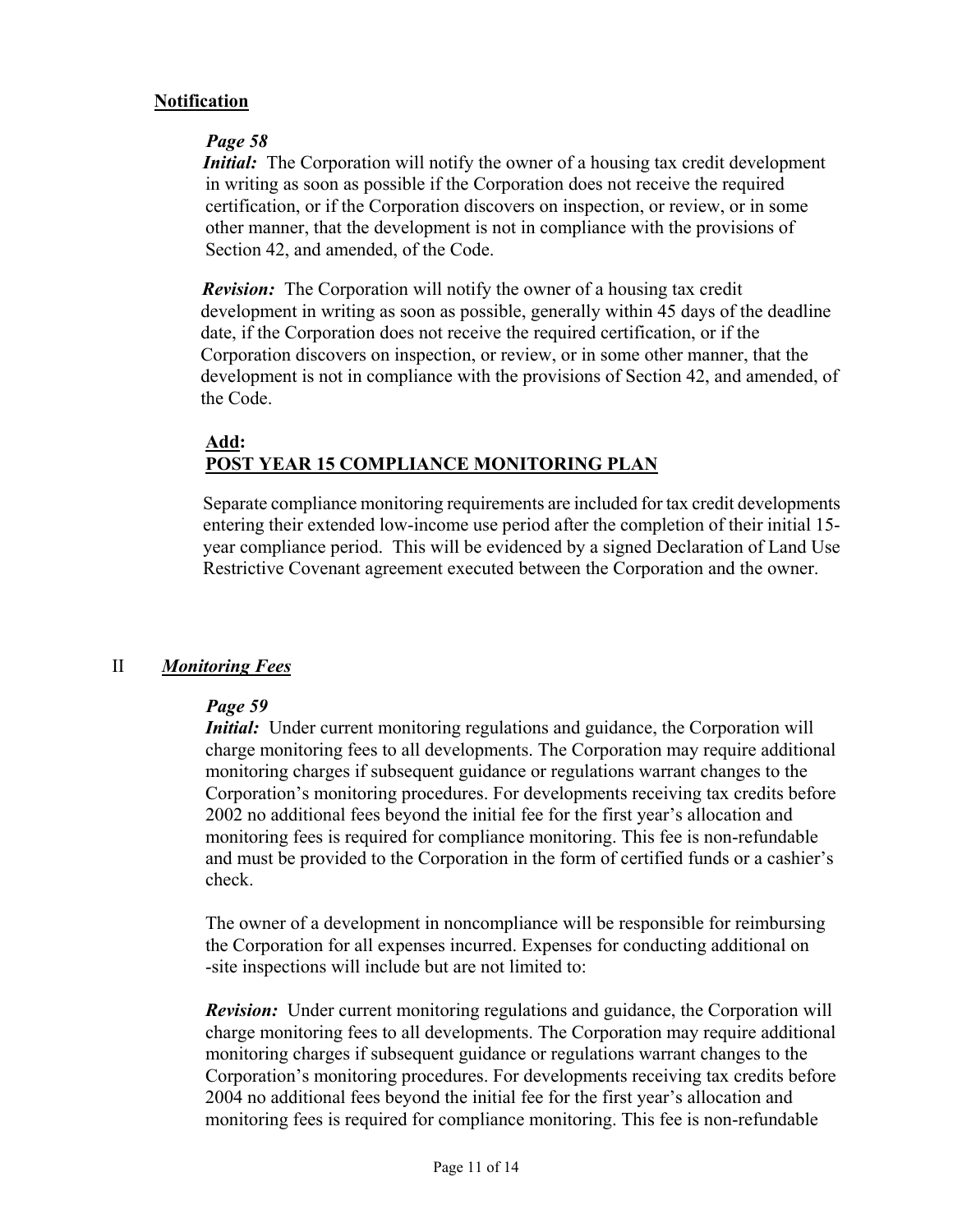and must be provided to the Corporation in the form of certified funds or a cashier's check.

 The owner of a development in noncompliance will be responsible for reimbursing the Corporation for all expenses incurred. Expenses for conducting additional on-

#### site

inspections/follow-up reviews will include but are not limited to:

## *Page 60*

## *Initial:*

f.The Corporation will also assess a late fee of \$100.00 per day per development for every day annual certifications are past due beyond July 1, 2004.

#### *Revision:*

f.The Corporation will also assess a late fee of \$100.00 per day per development for every day annual certifications are past due beyond July 1, 2005.

## **Add:**

g. The compliance division will assess a \$15.00 per low-income unit fee to cover staff costs to monitor tax credit developments during the extended low-income use period (15 or more years after the end of the compliance period). This fee will be due on the same date as the Annual Owner Certification package, July 1<sup>st</sup>. This fee is applicable only for properties that have executed an extended

use

 agreement (Declaration of Land Use Restrictive Covenant) with the Corporation. Compliance monitoring requirements for tax credit developments entering their extended low-income use period are explained in the section entitled "Post Year 15 Compliance Monitoring Plan".

## *III* **EFFECTIVE DATE**

*Initial:* The effective date of the monitoring procedure is January 1, 2001, and applies to buildings placed in service for which a low-income housing tax credit is, or has been, allowable at any time. The monitoring procedure does not require monitoring for whether a building or development is in compliance with the requirements of Section 42, as amended of the Code prior to January 1, 1992.

*Revision:* The requirement of Section  $42(m)(1)(B)(iii)$  that allocation plans contain a procedure for monitoring for non-compliance becomes effective on January 1, 1992, and applies to buildings for which a low-income housing credit is, or has been allowable at any time.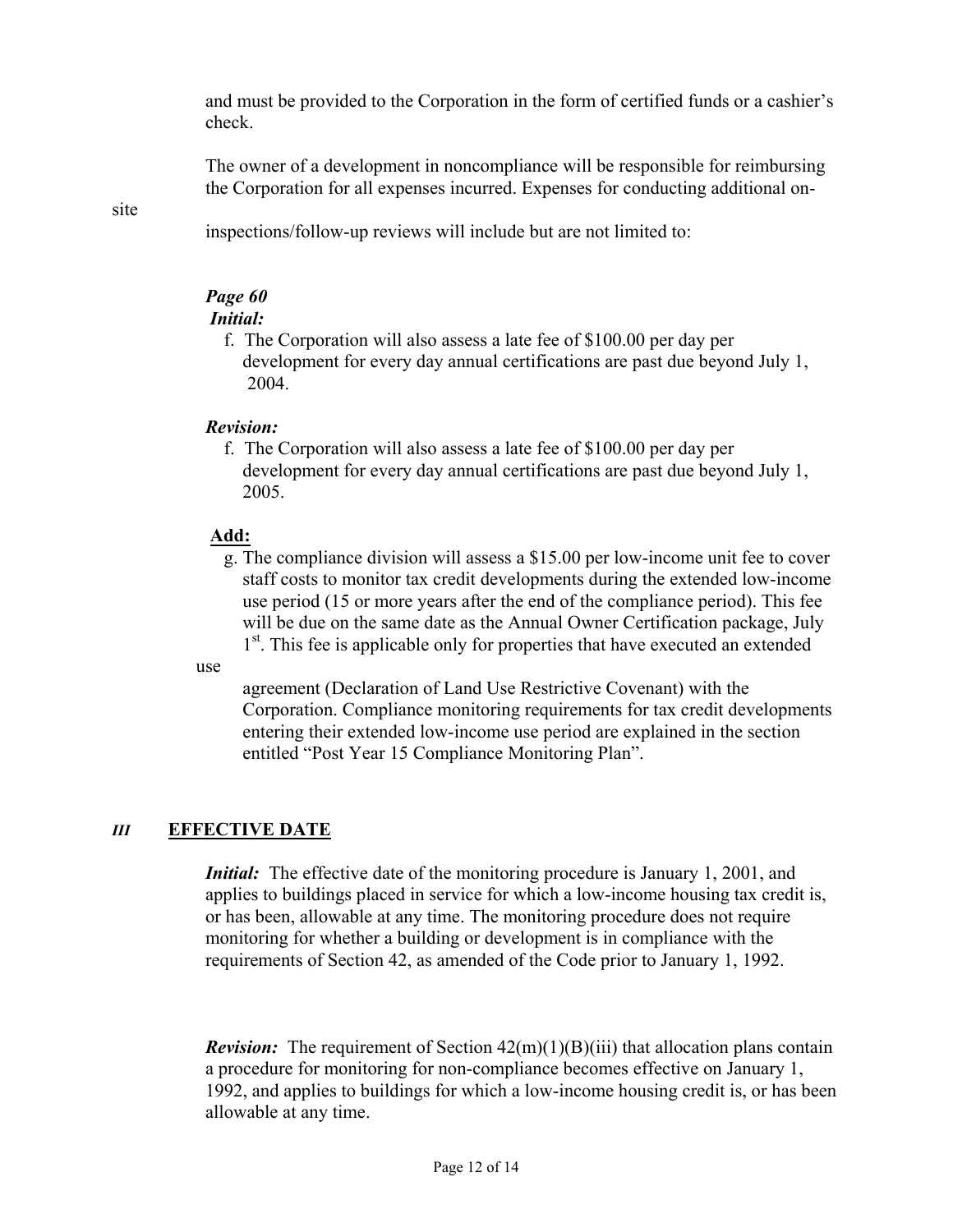However, if an agency becomes aware of noncompliance that occurred prior to January 1, 1992, the Agency is required to notify the Internal Revenue Service.

 In addition, the requirements involving tenant file reviews and physical inspections of existing developments and the physical inspection standard are applicable January

1, 2001.

# *ATTACHMENTS AND MISCELLANEOUS*

- 1. Recipient list attachment will be revised to reflect allocations for years 2004 and 2005 credit authority.
- 2. All applicable attachments will be revised in accordance with respective changes within the QAP.
- 3. Staff will address any minor editing and corrections during the final revision of the QAP.